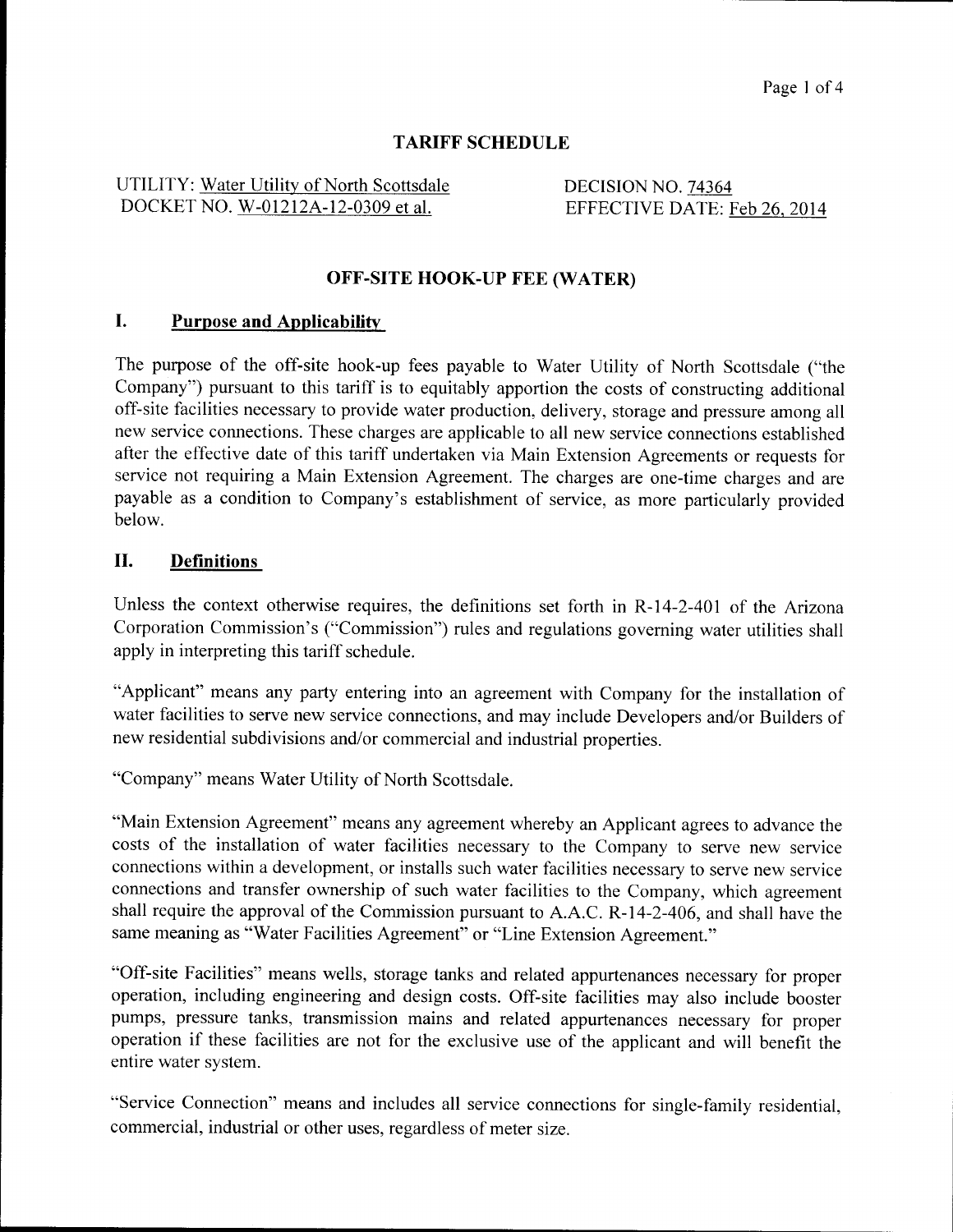#### **111.** Off-Site Water Hook-up Fee

For each new service connection, the Company shall collect an off-site hook-up fee derived from the following table:

| <b>OFF-SITE WATER HOOK-UP FEE TABLE</b> |                    |                  |  |  |
|-----------------------------------------|--------------------|------------------|--|--|
| <b>Meter Size</b>                       | <b>Size Factor</b> | <b>Total Fee</b> |  |  |
| $5/8$ " x $3/4$ "                       |                    | \$1,750          |  |  |
| $3/4$ "                                 | 1.5                | \$2,625          |  |  |
| 199                                     | 2.5                | \$4,375          |  |  |
| $1 - 1/2$ "                             |                    | \$8,750          |  |  |
| 2"                                      | 8                  | \$14,000         |  |  |
| 3"                                      | 16                 | \$28,000         |  |  |
| 4"                                      | 25                 | \$43,750         |  |  |
| $6$ " or larger                         | 50                 | \$87,500         |  |  |

#### **Iv. Terms and Conditions**

(A) Assessment of One Time Off-site Hook-up Fee: The off-site hook-up fee may be assessed only once per parcel, service connection, or lot within a subdivision (similar to meter and service line installation charge).

(B) Use of Off-Site Hook-up Fee: Off-site hook-up fees may only be used to pay for capital items of off-site facilities or for repayment of loans obtained to fund the cost of installation of off-site facilities. Off-site hook-up fees shall not be used to cover repairs, maintenance, or operational costs. The Company shall record amounts collected under this tariff as Contributions in Aid of Construction ("CIAC"), however, such amounts shall not be deducted from rate base until such amounts have been expended for utility plant.

(C) Time of Payment:

- 1) For those requiring a Main Extension Agreement: In the event that the Applicant is required to enter into a Main Extension Agreement, whereby the Applicant agrees to advance the costs of installing mains, valves, fittings, hydrants and other on-site improvements or construct such improvements in order to extend service in accordance with R-14-2-406(B), payment of the hook-up fees required hereunder shall be made by the Applicant no later than 15 calendar days after receipt of notification from the Company that the Utilities Division of the Arizona Corporation Commission has approved the Main Extension Agreement in accordance with R-14-2-406(M).
- 2) For those connecting to an existing main: In the event that the Applicant is not required to enter into a Main Extension Agreement, the hook-up fee charges hereunder shall be due and payable at the time the meter and service line installation fee is due and payable.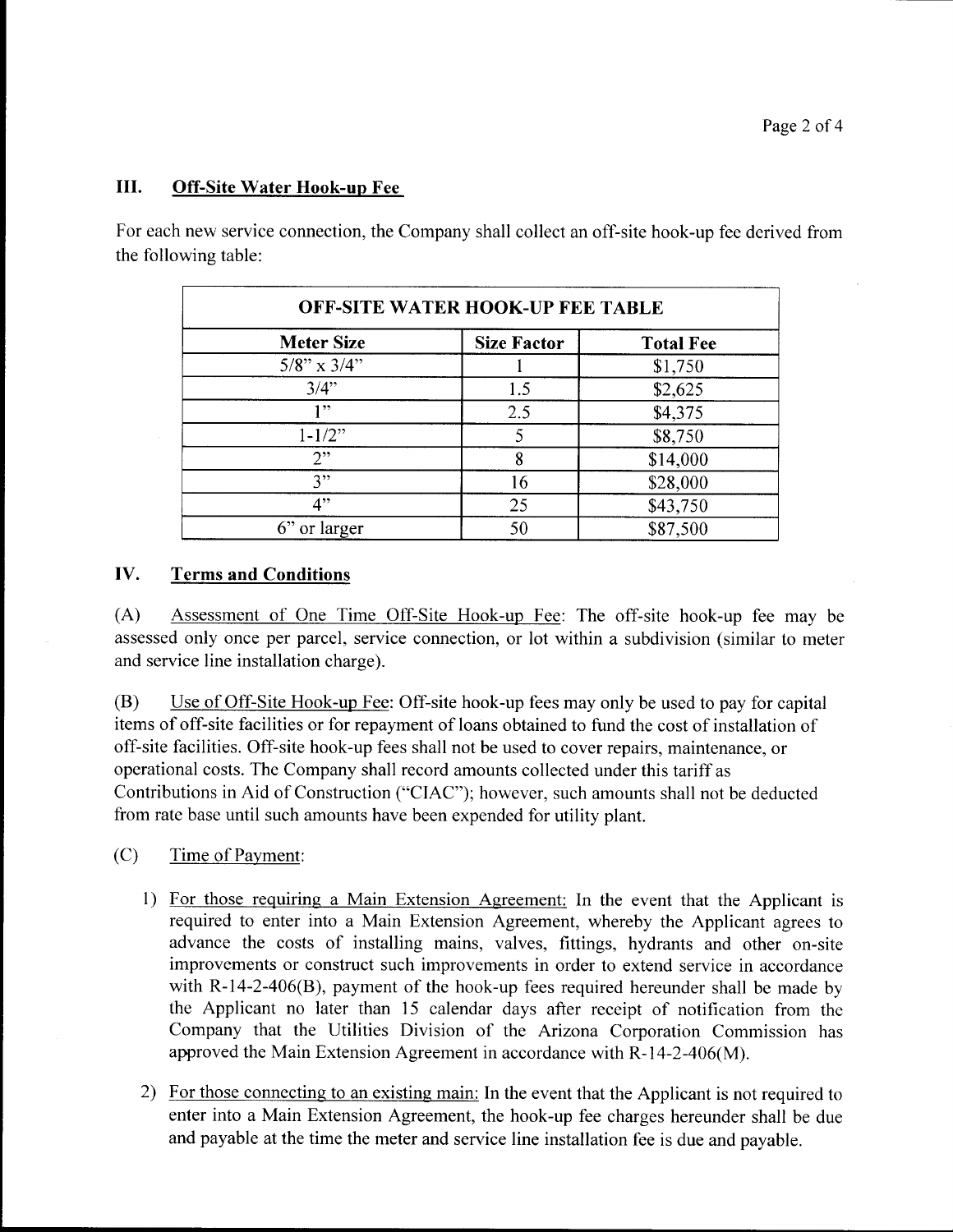(D) Off-Site Facilities Construction By Developer: Company and Applicant may agree to construction of off-site facilities necessary to serve a particular development by Applicant, which facilities are then conveyed to Company. In that event, Company shall credit the total cost of such off-site facilities as an offset to off-site hook-up fees due under this Tariff. If the total cost of the off-site facilities constructed by Applicant and conveyed to Company is less than the applicable off-site hook-up fees under this Tariff, Applicant shall pay the remaining amount of off-site hook-up fees owed hereunder. If the total cost of the off-site facilities contributed by Applicant and conveyed to Company is more than the applicable off-site hook-up fees under this Tariff, Applicant shall be refunded the difference upon acceptance of the off-site facilities by the Company.

(E) Failure to Pay Charges, Delinquent Payments: The Company will not be obligated to make an advance commitment to provide or to actually provide water service to any Applicant in the event that the Applicant has not paid in full all charges hereunder. Under no circumstances will the Company set a meter or otherwise allow service to be established if the entire amount of any payment due hereunder has not been paid.

(F) Large Subdivision and/or Development Projects: In the event that the Applicant is engaged in the development of a residential subdivision and/or development containing more than 150 lots, the Company may, in its discretion, agree to payment of off-site hook-up fees in installments. Such installments may be based on the residential subdivision and/or development's phasing, and should attempt to equitably apportion the payment of charges hereunder based on the Applicant's construction schedule and water service requirements. In the alternative, the Applicant shall post an irrevocable letter of credit in favor of the Company in a commercially reasonable form, which may be drawn by the Company consistent with the actual or planned construction and hook-up schedule for the subdivision and/or development.

(G) Off-Site Hook-Up Fees Non-refundable: The amounts collected by the Company as hook-up fees pursuant to the off-site hook-up fee tariff shall be non-refundable contributions in aid of construction.

(H) Use of Off-Site Hook-Up Fees Received: All funds collected by the Company as off-site hook-up fees shall be deposited into a separate interest bearing bank account and used solely for the purposes of paying for the costs of installation of off-site facilities, including repayment of loans obtained for the installation of off-site facilities that will benefit the entire water system.

(I) Off-Site Hook-up Fee in Addition to On-site Facilities: The off-site hook-up fee shall be in addition to any costs associated with the construction of on-site facilities under a Main Extension Agreement.

(J) Disposition of Excess Funds: After all necessary and desirable off-site facilities are constructed utilizing funds collected pursuant to the off-site hook-up fees, or if the off-site hookup fee has been terminated by order of the Arizona Corporation Commission, any funds remaining in the bank account shall be refunded. The manner of the refund shall be determined by the Commission at the time a refund becomes necessary.

**al Illllll**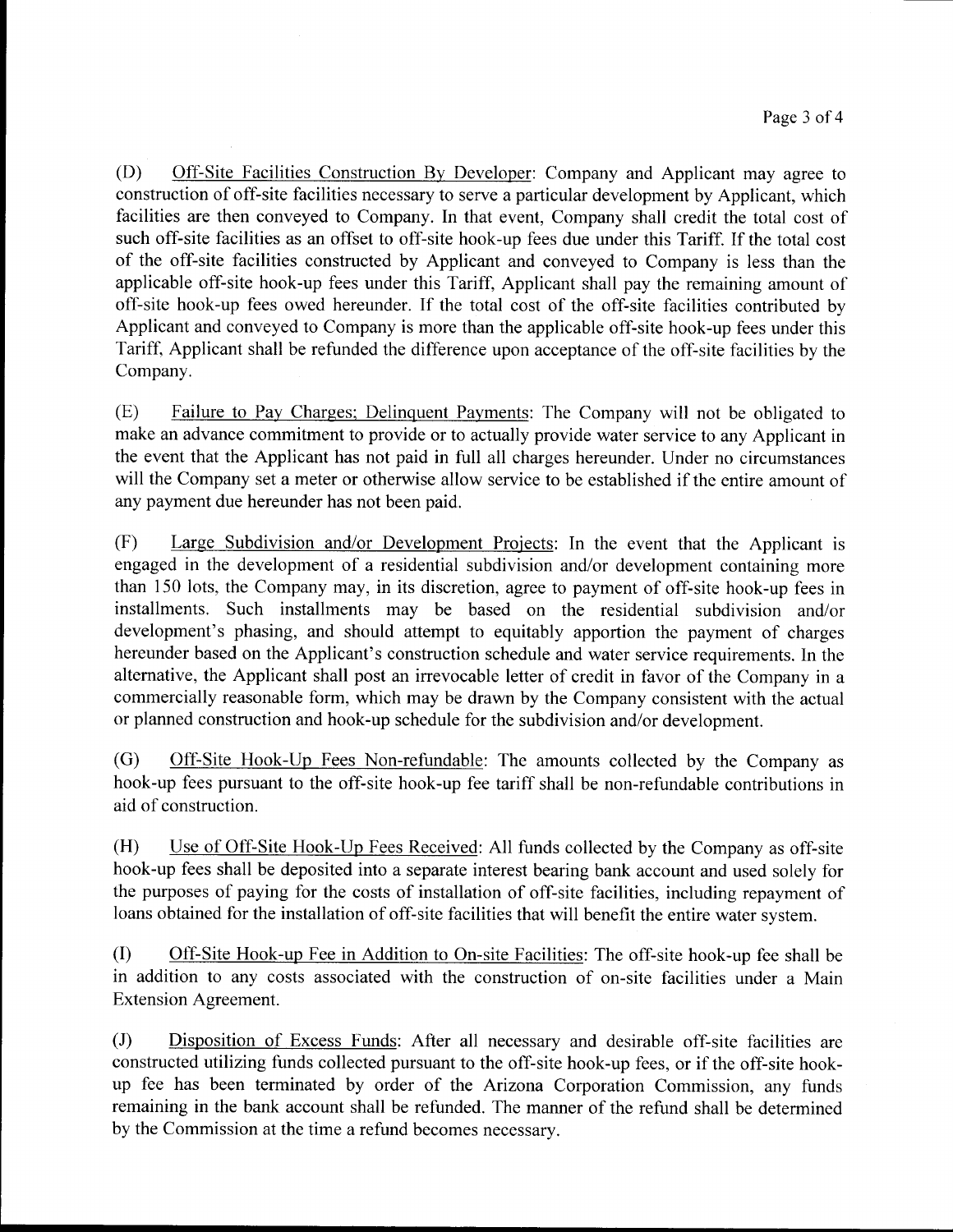$(K)$  Fire Flow Requirements: In the event the Applicant for service has fire flow requirements that require additional facilities beyond those facilities whose costs were included in the off-site hook-up fee, and which are contemplated to be constructed using the proceeds of the off-site hook-up Fee, the Company may require the Applicant to install such additional facilities as are required to meet those additional fire flow requirements, as a non-refundable contribution, in addition to the off-site hook-up fee.

(L) Status Reporting Requirements to the Commission: The Company shall submit a calendar year Off-Site Hook-Up Fee status report each January  $31<sup>st</sup>$  to Docket Control for the prior twelve (12) month period, beginning January 31, 2015, until the hook-up fee tariff is no longer in effect. This status report shall contain a list of all customers that have paid the hook-up fee tariff, the amount each has paid, the physical location/address of the property in respect of which such fee was paid, the amount of money spent from the account, the amount of interest earned on the funds within the tariff account, and a list of all facilities that have been installed with the tariff funds during the 12 month period.

**\_11IIII I**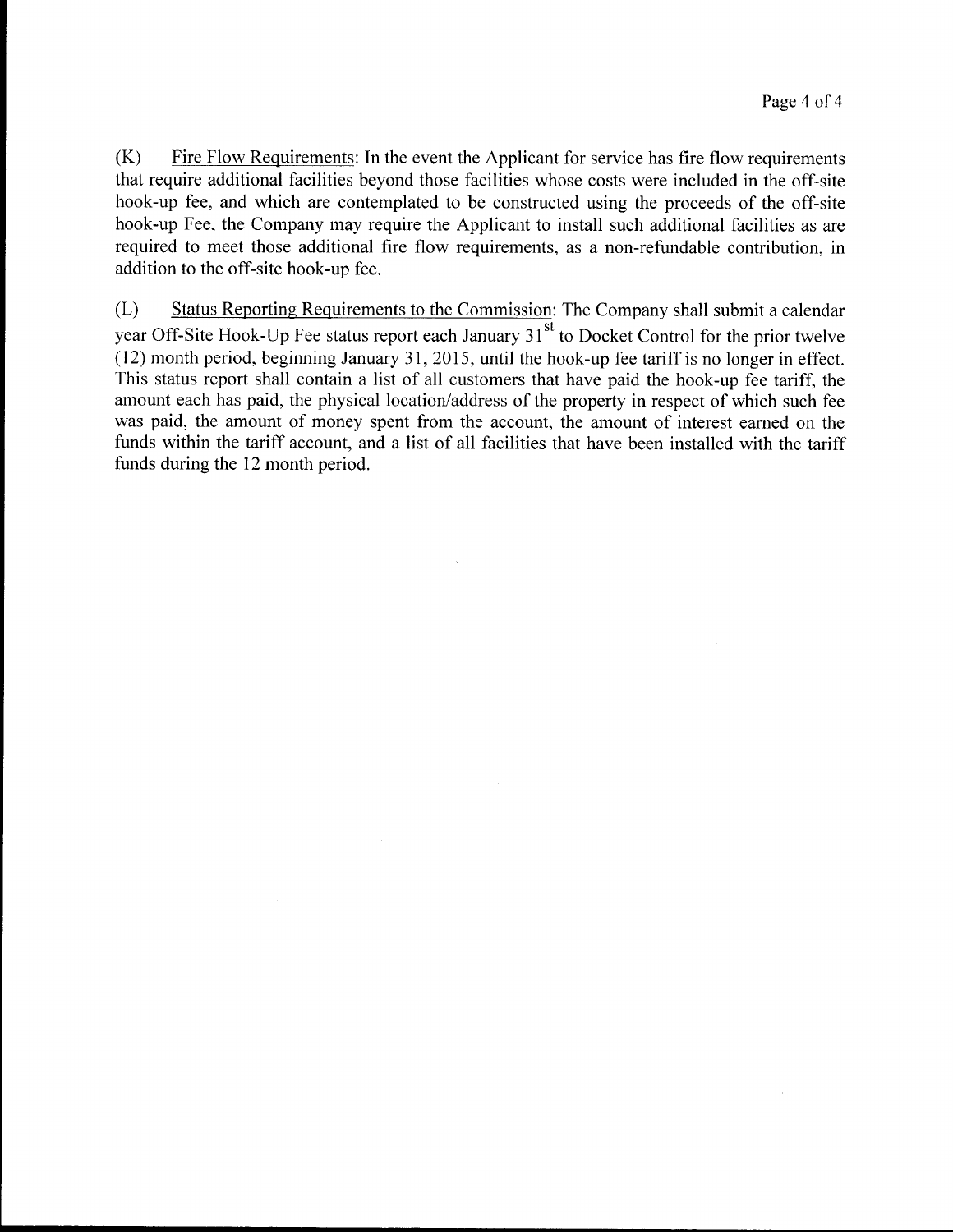|                         | ORIGINAL                                                                                           |                                                           |
|-------------------------|----------------------------------------------------------------------------------------------------|-----------------------------------------------------------|
|                         |                                                                                                    | 0000169627                                                |
| 1                       | <b>BEFORE THE ARIZONA CORPORAT</b>                                                                 | ドヒハ                                                       |
| $\overline{2}$<br>3     | Arizona Corporation Commission<br><b>COMMISSIONERS</b><br><b>DOCKETED</b><br>DOUG LITTLE, Chairman | 2016 APR 11 P 3 40                                        |
|                         | <b>BOB STUMP</b><br>APR 1 1 2016                                                                   |                                                           |
| $\overline{\mathbf{4}}$ | <b>BOB BURNS</b><br><b>TOM FORESE</b><br><b>DOCKETED BY</b>                                        | AZ CORP COMMISSION<br>DOCKET CONTROL                      |
| 5                       | <b>ANDY TOBIN</b>                                                                                  |                                                           |
| 6                       |                                                                                                    |                                                           |
| $\overline{7}$          | IN THE MATTER OF THE APPLICATION OF<br><b>VALENCIA WATER COMPANY - TOWN DIVISION</b>               | Docket No. W-01212A-12-0309                               |
| 8                       | FOR THE ESTABLISHMENT OF JUST AND                                                                  |                                                           |
| 9                       | REASONABLE RATES AND CHARGES FOR UTILITY<br>SERVICE DESIGNED TO REALIZE A REASONABLE               |                                                           |
|                         | RATE OF RETURN ON THE FAIR VALUE OF ITS                                                            |                                                           |
| 10                      | PROPERTY THROUGHOUT THE STATE OF ARIZONA                                                           |                                                           |
| 11                      | IN THE MATTER OF THE APPLICATION OF                                                                | DOCKET NO. SW-20445A-12-0310                              |
| 12                      | <b>GLOBAL WATER - PALO VERDE UTILITIES</b><br>COMPANY FOR THE ESTABLISHMENT OF JUST AND            |                                                           |
|                         | REASONABLE RATES AND CHARGES FOR UTILITY                                                           |                                                           |
| 13                      | SERVICE DESIGNED TO REALIZE A REASONABLE<br>RATE OF RETURN ON THE FAIR VALUE OF ITS                |                                                           |
| 14                      | PROPERTY THROUGHOUT THE STATE OF ARIZONA                                                           |                                                           |
| 15                      | IN THE MATTER OF THE APPLICATION OF WATER                                                          | Docket Nos. W-03720A-12-0311                              |
| 16                      | UTILITY OF NORTHERN SCOTTSDALE, INC. FOR A<br><b>RATE INCREASE</b>                                 |                                                           |
| 17                      |                                                                                                    |                                                           |
| 18                      | IN THE MATTER OF THE APPLICATION OF                                                                | DOCKET NO. W-02450A-12-0312                               |
| 19                      | WATER UTILITY OF GREATER TONOPAH FOR<br>THE ESTABLISHMENT OF JUST AND REASONABLE                   |                                                           |
| 20                      | RATES AND CHARGES FOR UTILITY SERVICE<br>DESIGNED TO REALIZE A REASONABLE RATE OF                  |                                                           |
| 21                      | RETURN ON THE FAIR VALUE OF ITS PROPERTY                                                           |                                                           |
|                         | THROUGHOUT THE STATE OF ARIZONA                                                                    |                                                           |
| 22                      | IN THE MATTER OF THE APPLICATION OF                                                                | DOCKET NO. W-02451A-12-0313                               |
| 23                      | VALENCIA WATER COMPANY - GREATER<br>BUCKEYE DIVISION FOR THE ESTABLISHMENT OF                      |                                                           |
| 24                      | <b>JUST AND REASONABLE RATES AND CHARGES FOR</b>                                                   | <b>NOTICE OF FILING REVISED</b>                           |
| 25                      | UTILITY SERVICE DESIGNED TO REALIZE A<br>REASONABLE RATE OF RETURN ON THE FAIR                     | <b>HOOK-UP FEE ("HUF") TARIFF</b>                         |
|                         | VALUE OF ITS PROPERTY THROUGHOUT THE                                                               | <b>FOR WATER UTILITY OF</b><br><b>NORTHERN SCOTTSDALE</b> |
| 26                      | <b>STATE OF ARIZONA</b>                                                                            |                                                           |
| 27                      |                                                                                                    |                                                           |
|                         |                                                                                                    |                                                           |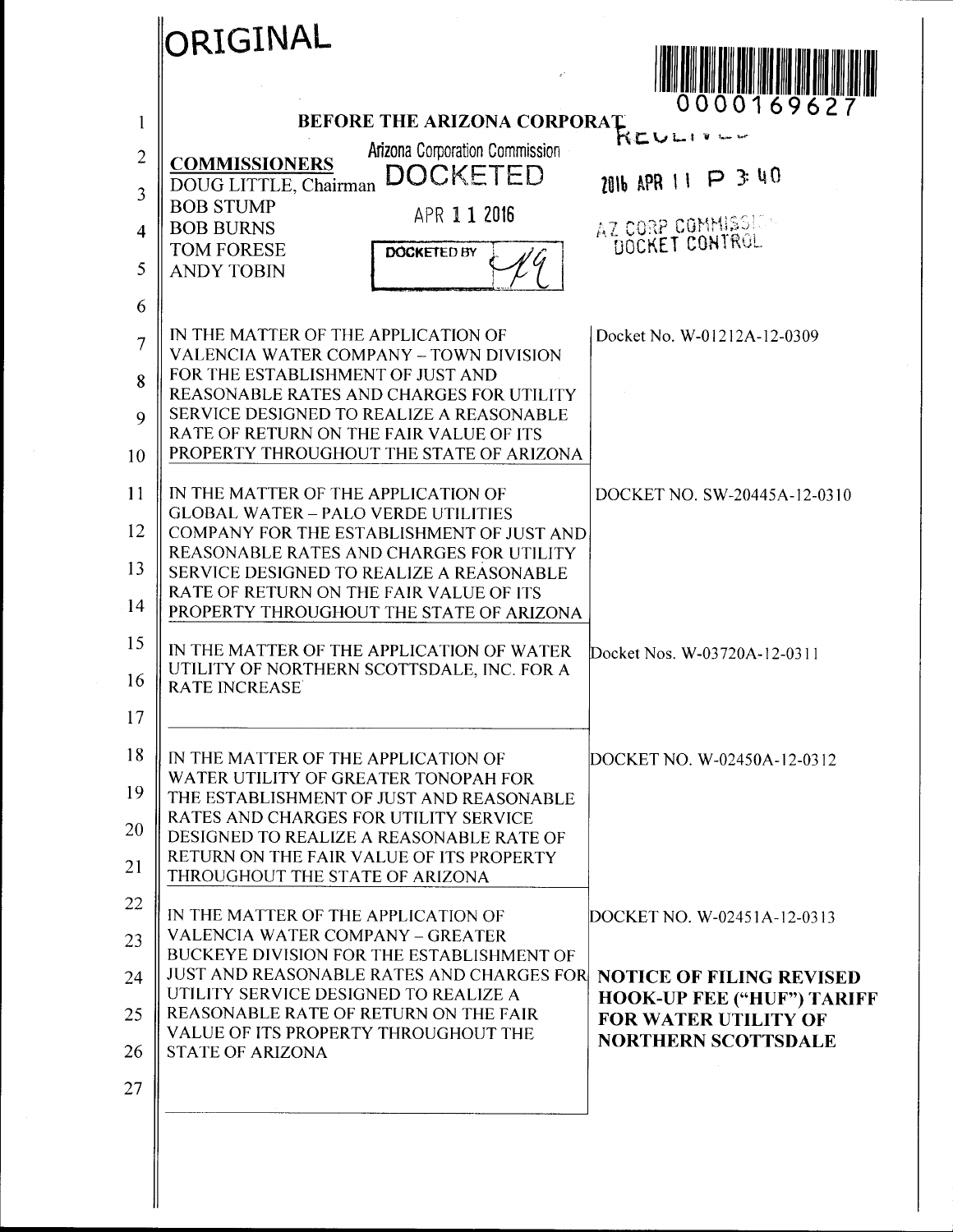| 1<br>2 | IN THE MATTER OF THE APPLICATION OF<br><b>GLOBAL WATER - SANTA CRUZ WATER COMPANY</b><br>FOR THE ESTABLISHMENT OF JUST AND      | DOCKET NO. W-20446A-12-0314                                      |  |
|--------|---------------------------------------------------------------------------------------------------------------------------------|------------------------------------------------------------------|--|
| 3<br>4 | REASONABLE RATES AND CHARGES FOR UTILITY<br>SERVICE DESIGNED TO REALIZE A REASONABLE<br>RATE OF RETURN ON THE FAIR VALUE OF ITS |                                                                  |  |
| 5      | PROPERTY THROUGHOUT THE STATE OF ARIZONA                                                                                        | DOCKET NO. W-01732A-12-0315                                      |  |
| 6      | IN THE MATTER OF THE APPLICATION OF<br>WILLOW VALLEY WATER COMPANY FOR THE<br>ESTABLISHMENT OF JUST AND REASONABLE              | <b>NOTICE OF FILING REVISED</b>                                  |  |
| 7      | RATES AND CHARGES FOR UTILITY SERVICE<br>DESIGNED TO REALIZE A REASONABLE RATE OF                                               | <b>HOOK UP FEE ("HUF") TARIFF</b><br><b>FOR WATER UTILITY OF</b> |  |
| 8      | RETURN ON THE FAIR VALUE OF ITS PROPERTY<br>THROUGHOUT THE STATE OF ARIZONA                                                     | <b>NORTHERN SCOTTSDALE</b>                                       |  |
| 9      |                                                                                                                                 |                                                                  |  |
| 10     | On March 28, 2014 Water Utility of Northern Scottsdale ("WUNS") submitted an Off-Site                                           |                                                                  |  |
| 11     | Hook-Up Fee Tariff in accordance with Decision No. 74364 (February 26, 2014). Commission                                        |                                                                  |  |
| 12     | Staff has requested certain revisions to the tariff. Accordingly, WUNS submits the attached                                     |                                                                  |  |
| 13     | revised Off-Site Hook-Up Fee Tariff.                                                                                            |                                                                  |  |
| 14     |                                                                                                                                 |                                                                  |  |
| 15     | RESPECTFULLY SUBMITTED this $\begin{bmatrix} 1 \\ 1 \end{bmatrix}$ day of April, 2016.                                          |                                                                  |  |
| 16     | SNELL AND WILMER L.L.P.                                                                                                         |                                                                  |  |
| 17     |                                                                                                                                 |                                                                  |  |
| 18     | By                                                                                                                              |                                                                  |  |
| 19     | Timothy J. Sabo                                                                                                                 | Michael W. Patten                                                |  |
| 20     |                                                                                                                                 | One Arizona Center                                               |  |
| 21     |                                                                                                                                 | 400 East Van Buren Street<br>Phoenix, Arizona 85004              |  |
| 22     |                                                                                                                                 | <b>Attorneys for Global Utilities</b>                            |  |
| 23     |                                                                                                                                 |                                                                  |  |
| 24     | Original $+13$ copies of the foregoing<br>filed this $\mathcal{W}$ day of April 2016, with:                                     |                                                                  |  |
| 25     | Docket Control                                                                                                                  |                                                                  |  |
| 26     | Arizona Corporation Commission                                                                                                  |                                                                  |  |
| 27     | 1200 West Washington<br>Phoenix, AZ 85007                                                                                       |                                                                  |  |
|        |                                                                                                                                 |                                                                  |  |

 $\sim 10^6$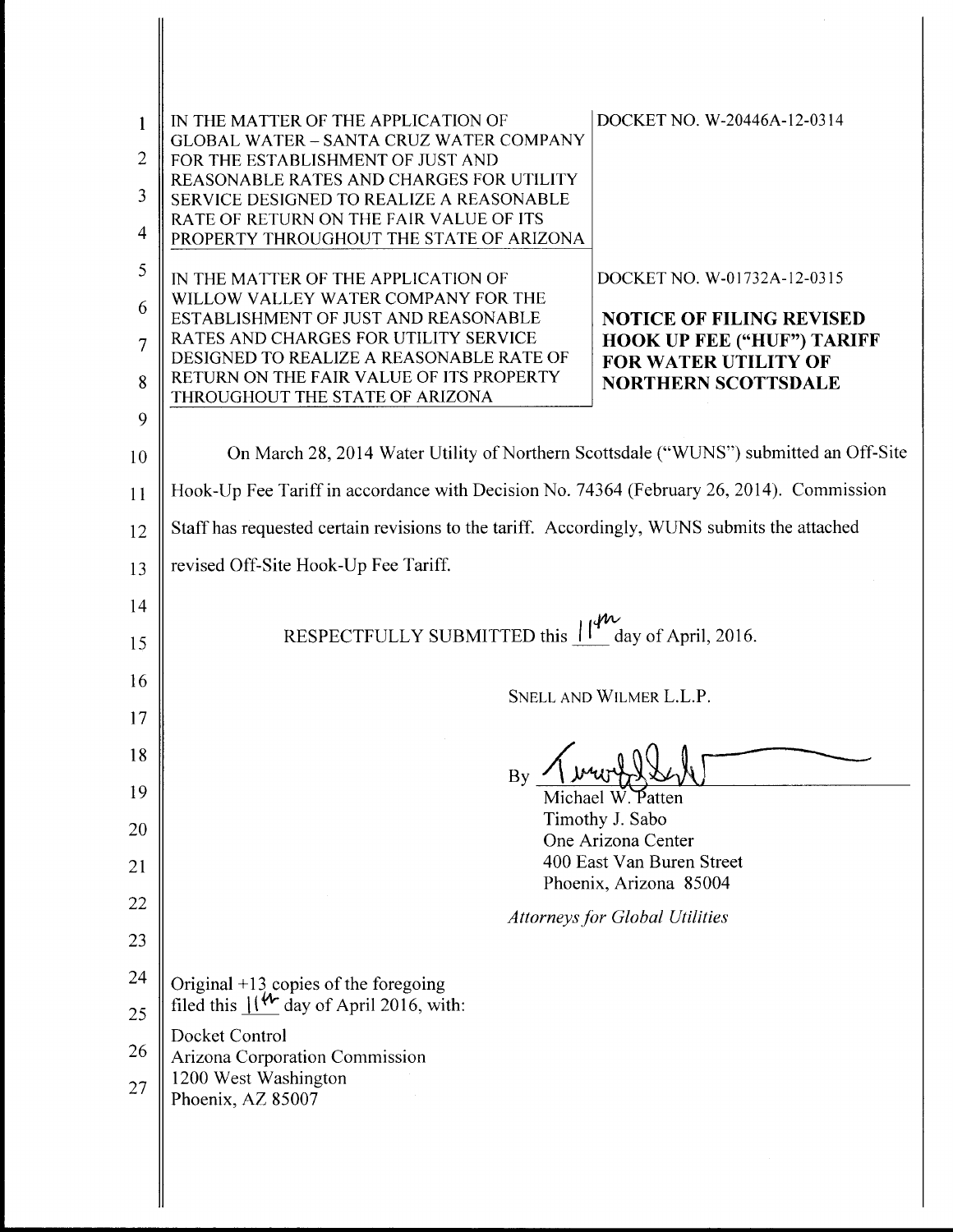| $\mathbf{1}$            | Copies of the foregoing hand-delivered/mailed<br>this $\sqrt{\mathbf{w}}$ day of April 2016 to: |
|-------------------------|-------------------------------------------------------------------------------------------------|
| $\overline{\mathbf{c}}$ | Dwight D. Nodes, Esq.                                                                           |
| 3                       | Assistant Chief Administrative Law Judge                                                        |
| $\overline{4}$          | Hearing Division<br>Arizona Corporation Commission                                              |
| 5                       | 1200 West Washington<br>Phoenix, AZ 85007                                                       |
| 6                       | Janice Alward, Esq.                                                                             |
| $\overline{7}$          | Chief Counsel, Legal Division                                                                   |
| 8                       | Arizona Corporation Commission<br>1200 West Washington                                          |
| 9                       | Phoenix, AZ 85007                                                                               |
| 10                      | <b>Thomas Broderick</b><br>Director, Utilities Division                                         |
| 11                      | <b>Arizona Corporation Commission</b>                                                           |
| 12                      | 1200 West Washington<br>Phoenix, AZ 85007                                                       |
| 13                      | Garry D. Hays, Esq.                                                                             |
| 14                      | The Law Offices of Garry D. Hays, PC                                                            |
| 15                      | 1702 East Highland Avenue, Suite 204<br>Phoenix, AZ 85016                                       |
| 16                      | Jeffrey W. Crockett, Esq.                                                                       |
| 17                      | Brownstein Hyatt Farber Schreck, LLP<br>One East Washington Street, Suite 2400                  |
| 18                      | Phoenix, Arizona 85004                                                                          |
| 19                      | Daniel W. Pozefsky, Esq.                                                                        |
| 20                      | <b>Chief Counsel</b><br><b>Residential Utility Consumer Office</b>                              |
| 21                      | 1110 West Washington Street, Suite 200<br>Phoenix, Arizona 85007                                |
| 22                      |                                                                                                 |
| 23                      | Lawrence V. Robertson, Jr., Esq.<br>Of Counsel, Munger Chadwick                                 |
| 24                      | P.O. Box 1448<br>Tubac, Arizona 85646                                                           |
| 25                      | Attorney for the City of Maricopa                                                               |
| 26                      |                                                                                                 |
| 27                      |                                                                                                 |
|                         |                                                                                                 |

**lllll I**